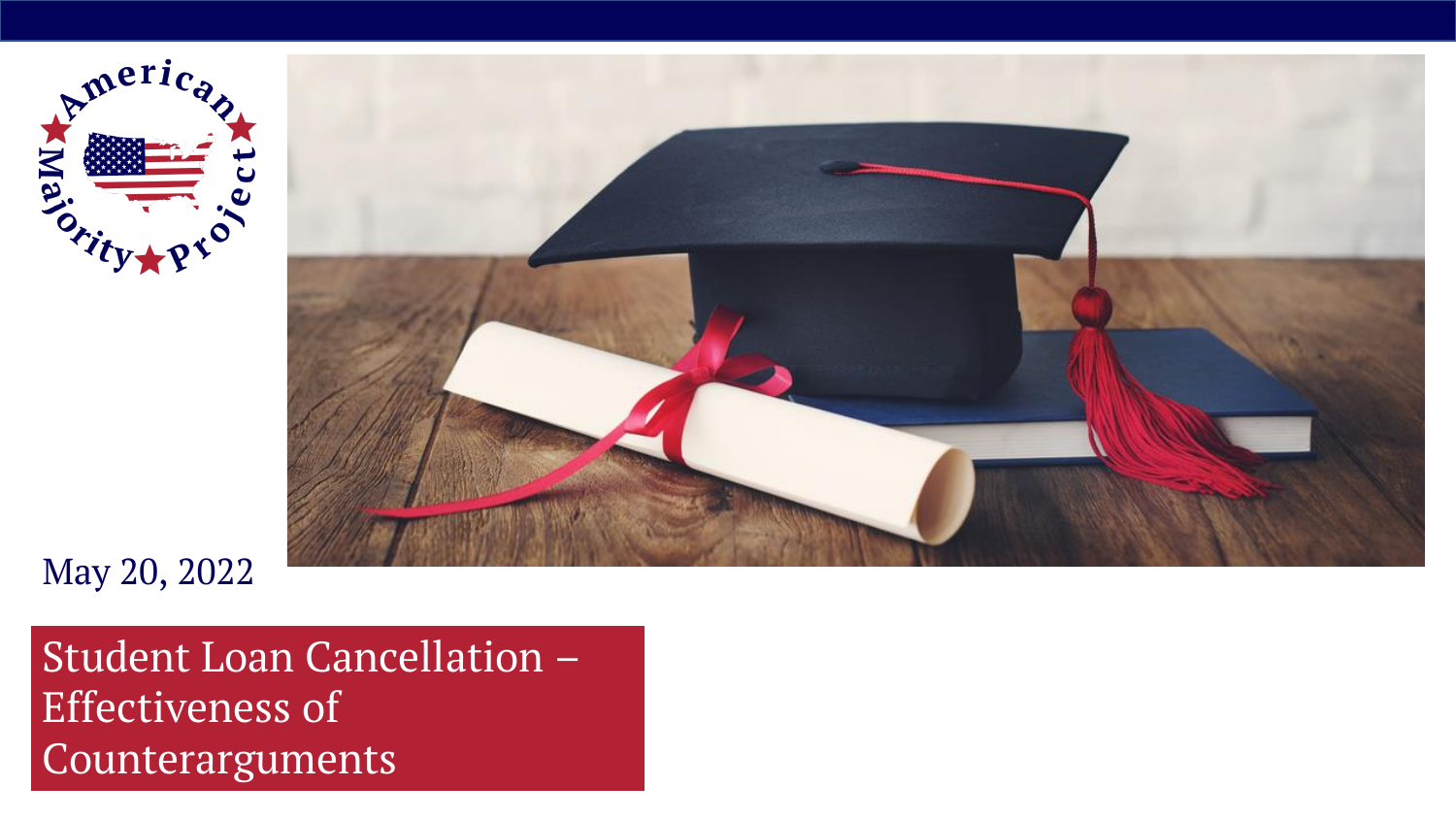# **Key Takeaways**

- Support for President Biden cancelling student loan debt is modestly strong, with the strongest support coming from Democrats, Gen Z and Millennials and the strongest opposition coming from the Silent Generation and Republicans.
- Despite the support, a large majority of voters find arguments against cancelling student loan debt to be convincing.
- The most convincing arguments center around causing inflation and college tuition to increase further, and it being unfair to those who paid off their loans.
- However, even after reading these arguments, a narrow majority of voters still support cancelling debt.
- Support among those who initially supported cancelling student loans dropped the most among Independent Women and Moderates while dropping the least among Gen Z and Hispanics.
- Those who oppose cancelling student debt can effectively neutralize the issue with the right arguments, though not so much that support for cancellation can be made into a major liability.

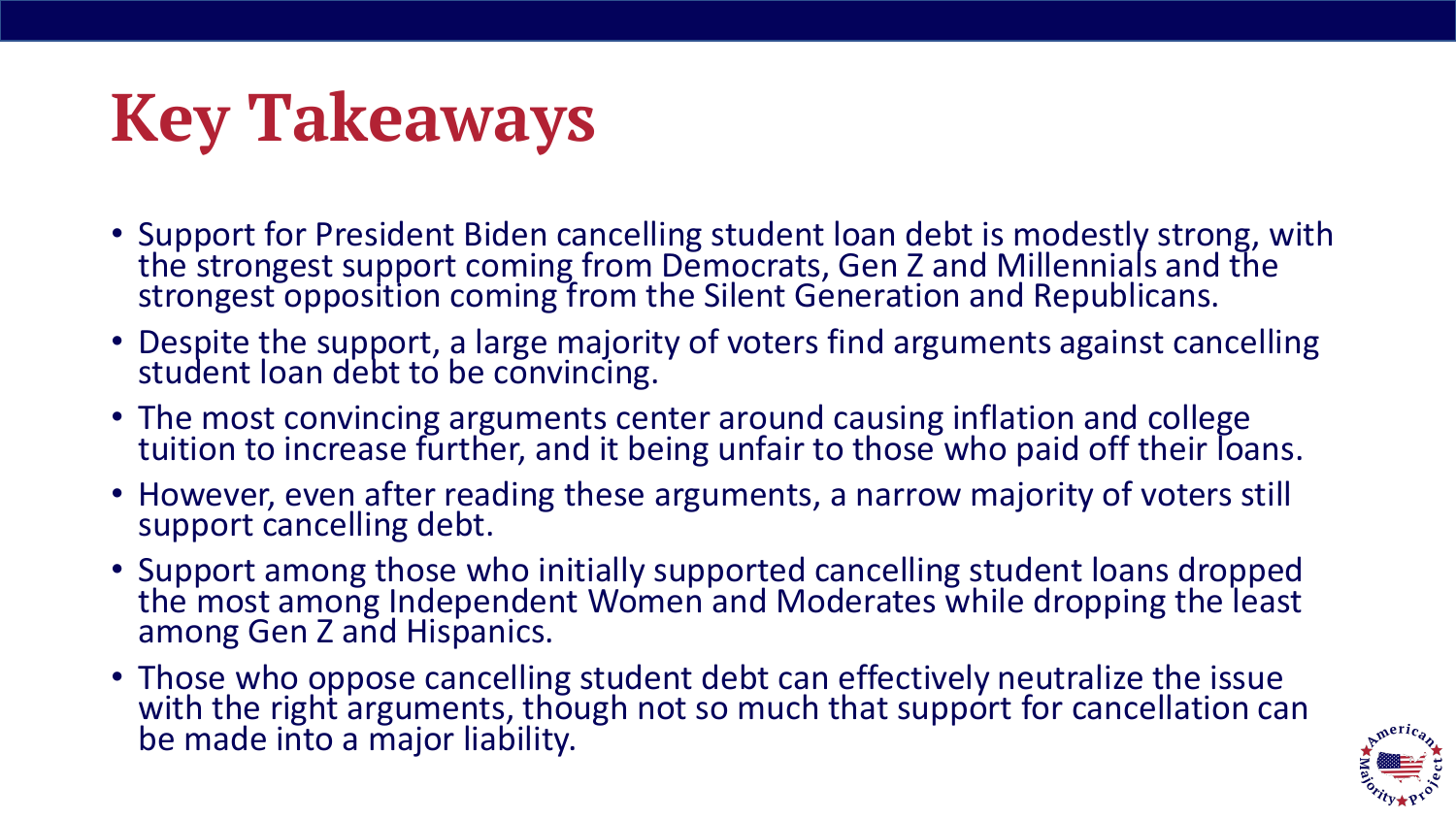**President Biden is reportedly considering cancelling \$321 billion dollars in federal student loan debt, up to \$10,000 per borrower. Would you support or oppose it?** 



## **Support for President Biden cancelling student loan debt is modestly strong.**

#### **The major dividing lines in support are among party and age.**

Overall, 58 percent of likely voters support President Biden cancelling student, debt ,while 42 percent oppose. 33 percent strongly support while 28 percent strongly oppose.

There are significant partisan differences in support.

82 percent of Democrats support President Biden cancelling student debt, with 54% strongly supporting. Meanwhile, only 37 percent of Republicans support cancelling student debt with 47 percent strongly *opposing*.

The most supportive age group of cancelling student debt is millennials, with 76% supporting (49% strongly) and only 24% opposing, followed closely by Gen Z (72–28).

The Silent Generation is the most opposed subgroup, with just 21% supporting and 79% opposing (60% strongly).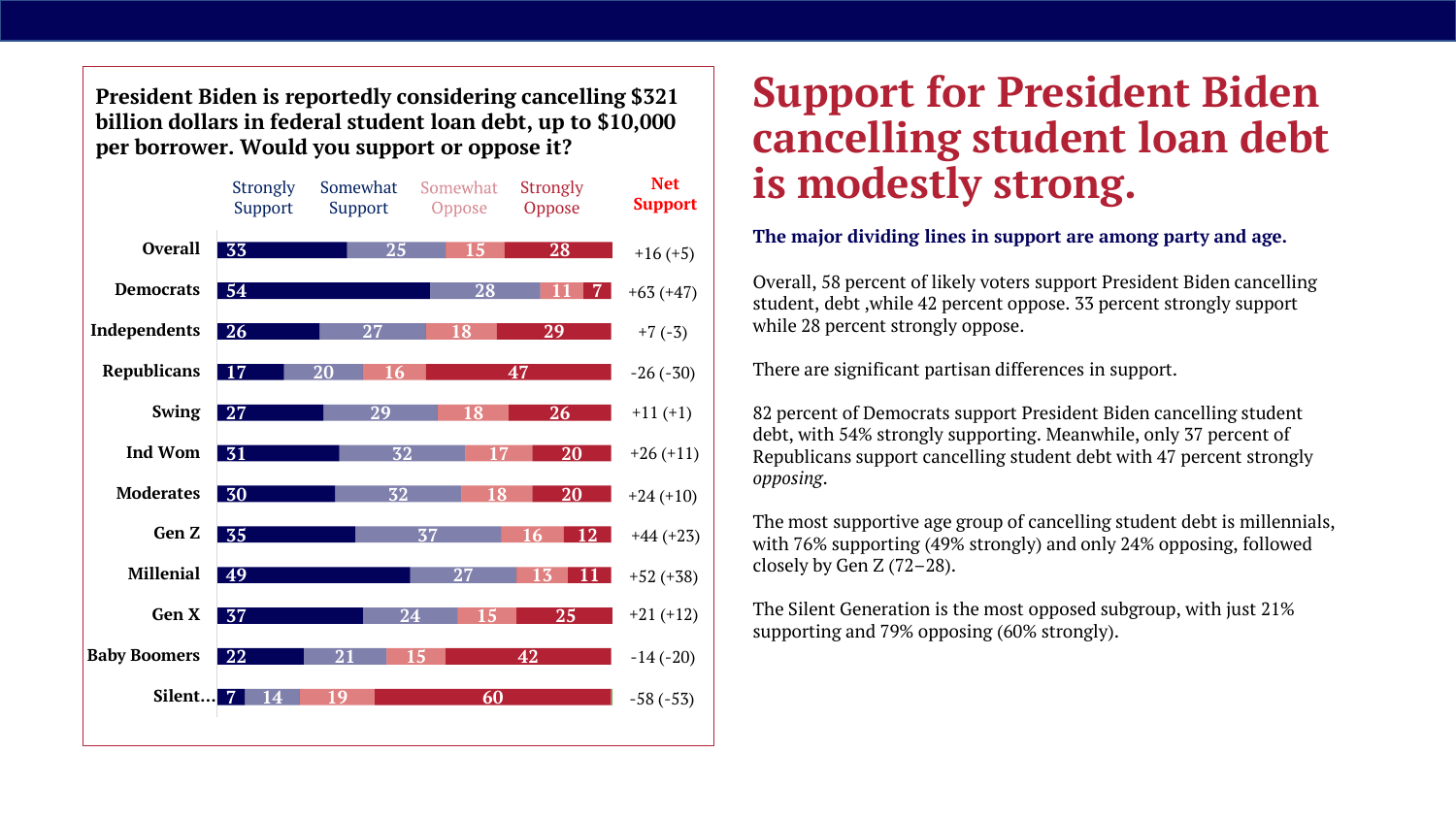## **The most convincing arguments against cancelling student loan debt center around its unfairness and that it will cause inflation and college tuition to increase even more.**

**The argument playing up the relatively privileged nature of those with student debt was not as effective overall but performed best with Democrats. Independent women, meanwhile, found the argument about cancelling student debt making the underlying problems worse most convincing.** 



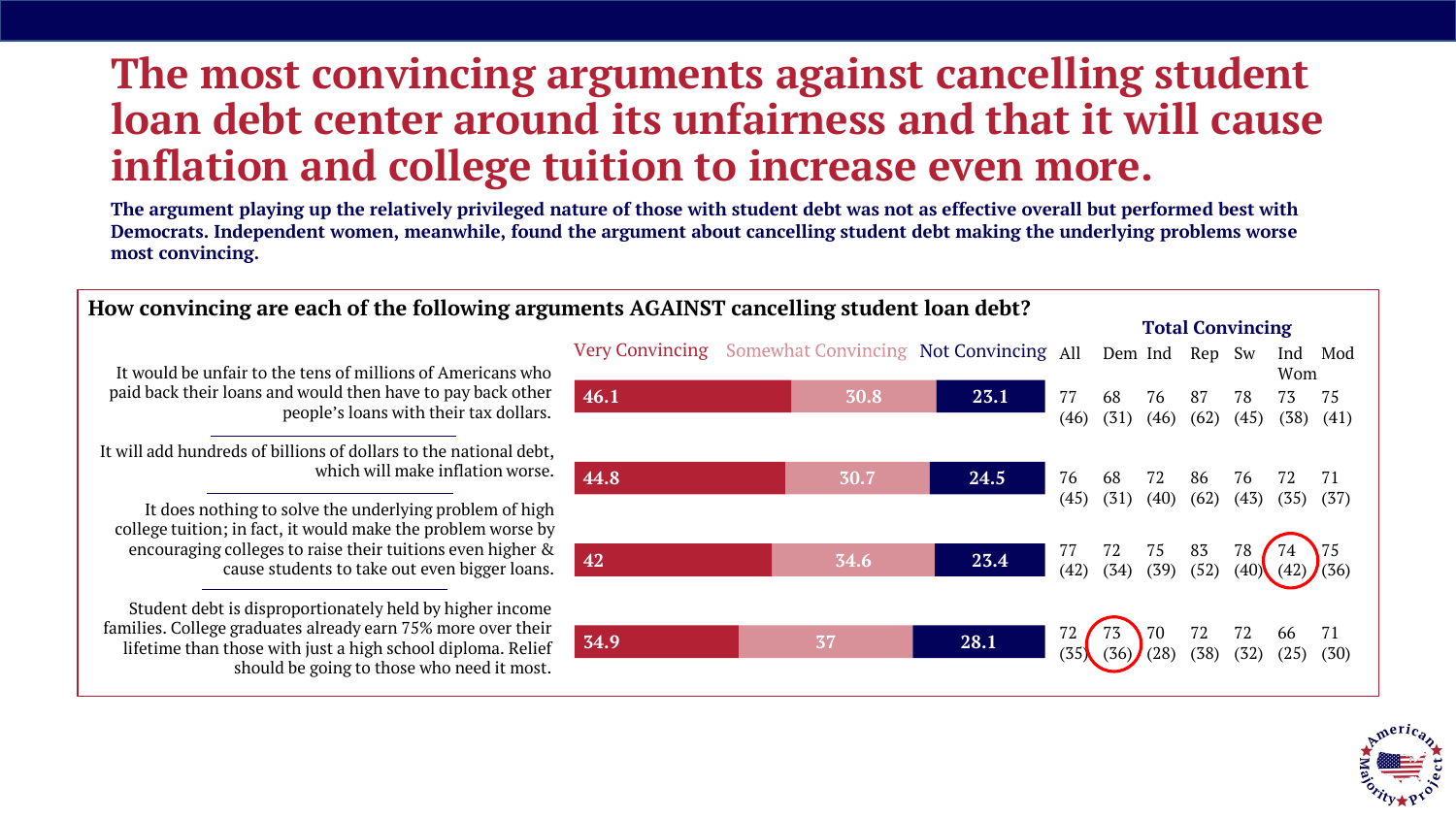## **Overall support for student debt cancellation drops modestly after hearing arguments against but the net change in the difference between strong support and strong opposition is significant.**

**After hearing arguments against, more strongly oppose cancelling student debt than strongly support. The most significant drops in strong and overall support occurred among Independent Women and Moderates.** 

President Biden is reportedly considering cancelling \$321 billion dollars in federal student loan debt, up to \$10,000 per borrower. Would you support or oppose it?

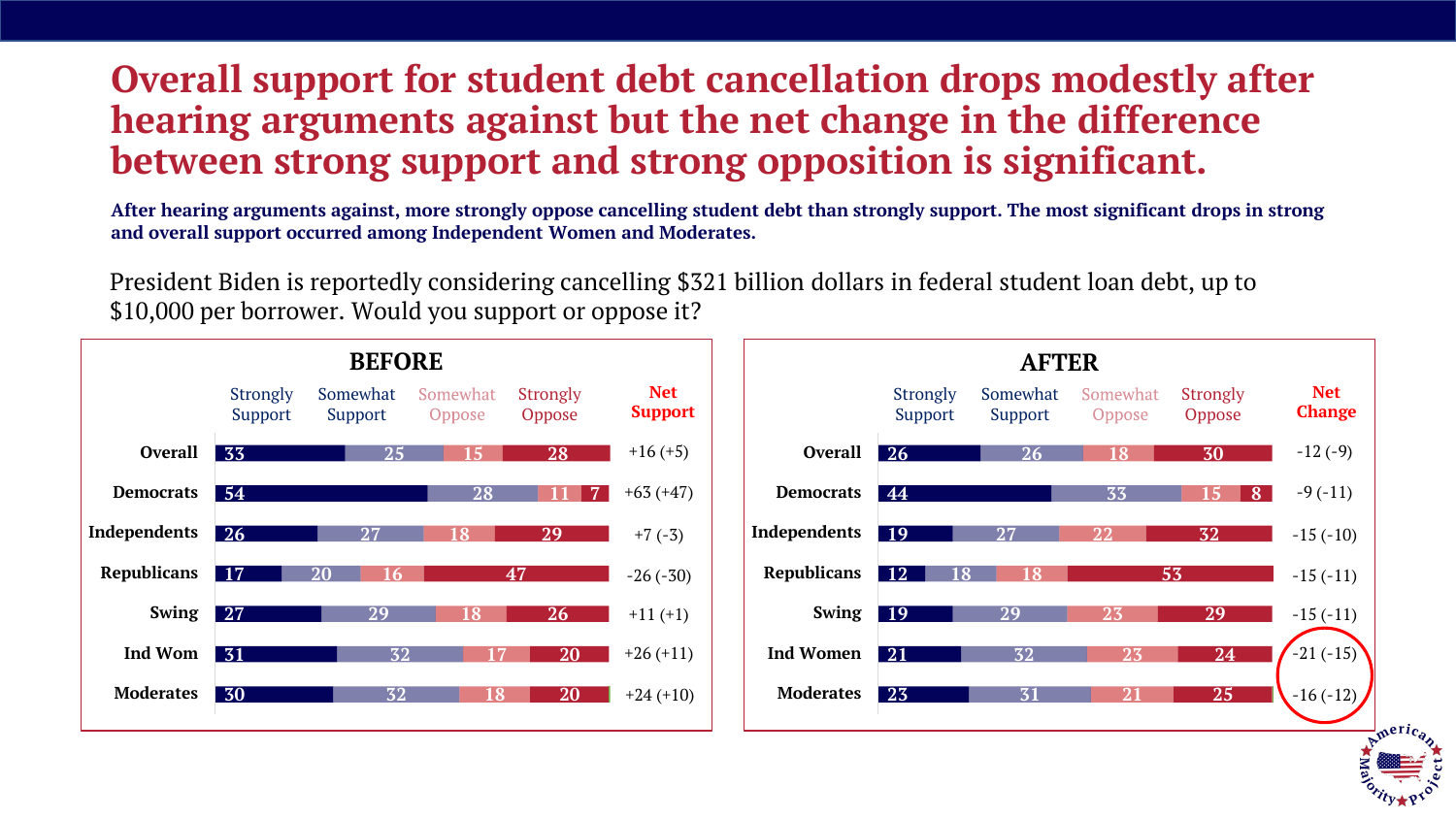# **Conclusion**

- Those who oppose cancelling student debt can effectively neutralize the issue with the right arguments, though not so much that support for cancellation can be made into a major liability.
- Potential Language:

*The high cost of college is a major problem and so I understand why some people would support cancelling student debt, but I'm not ready to support it at this time. First, its not fair to the people who did pay off their debt to have to pay for other people's debt with their tax dollars. Second, it will add hundreds of billions of dollars to the national debt and make inflation worse. Third, it doesn't solve the underlying problem of high tuition - and could actually make it worse by encouraging colleges to raise their tuitions even more and students to take out bigger loans.*